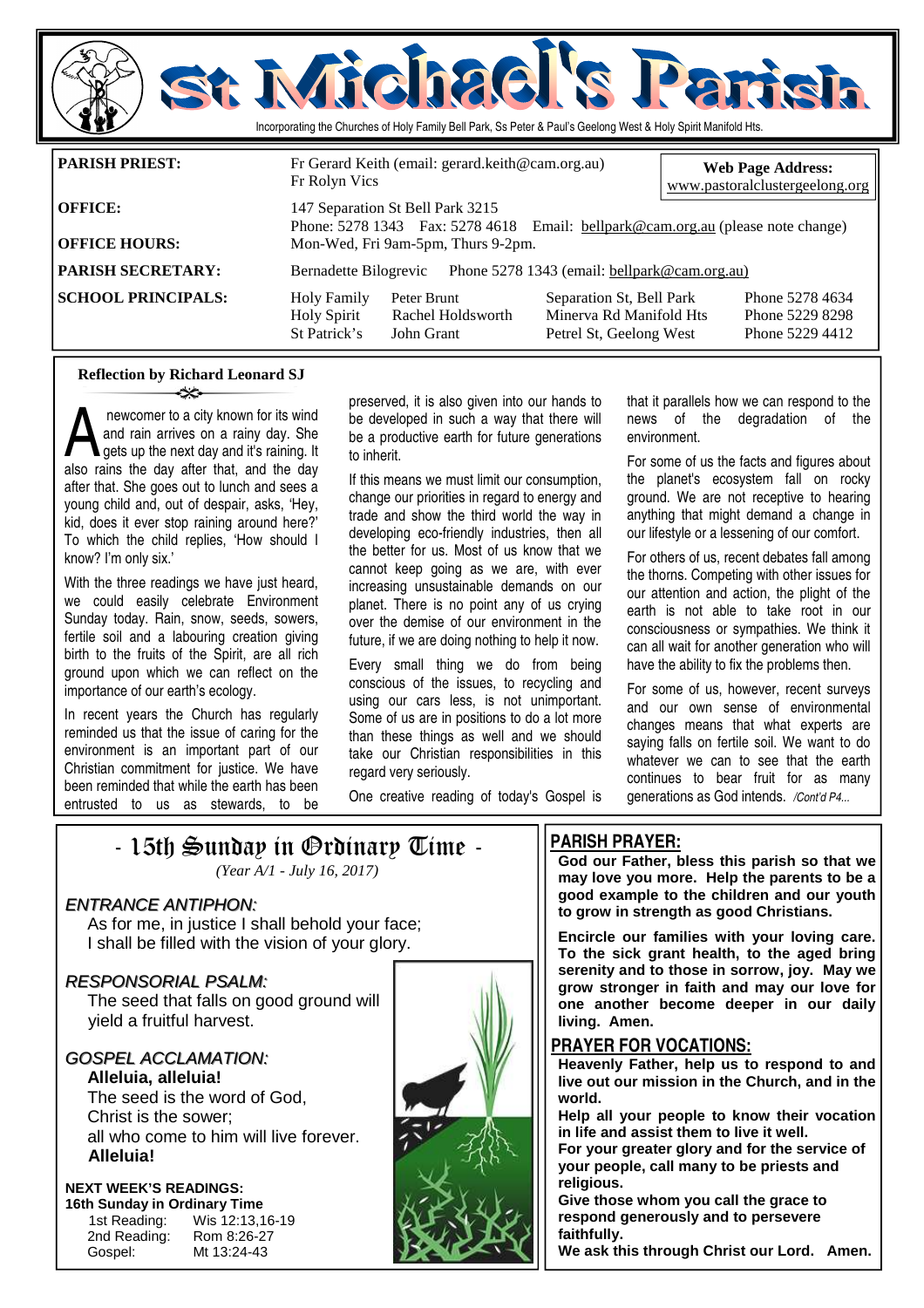# The St Michael's Parish at Prayer

## WEEKEND MASSES:

Holy Family, Bell Park: Holy Spirit, Manifold Hts: Ss Peter & Paul's, Geelong West: English… 8am and 9.30am Sunday 6.00pm Saturday 5.00pm Saturday Croatian… 11am Sunday 11am 1st, 3rd & 5th Sundays 11am 2nd & 4th Sundays Slovenian.. 12.15pm every 2nd Sunday of the month WEEKDAY MASSES:

**Holy Family:** 9.15am Tues, 9.15am Thurs **Holy Spirit:** 9.00am Wed, 11am Fri and 9am 1st Sat. **Reconciliation after Saturday Mass McKellar Centre:** 10.15am - 1st Tuesday **Multicultural Centre:** 1.30pm - 1st Friday; **Vincentian Village:** 3.00pm 1st & 3rd Monday, (2nd & 4th Communion Service) **St John of God Hospital:** 11.30am every Thursday in SJOG Chapel

BAPTISMS: 1st & 3rd Sundays 12noon at Holy Spirit, 2nd & 4th Sundays 12noon at Ss P&P, 3rd Sunday 2pm at Holy Family

## COMMUNAL PRAYER:

| Holy Family Women's Prayer Group   |
|------------------------------------|
| <b>Meditation Group</b>            |
| Prayer of the Church               |
| Holy Family Women's Prayer Group   |
| Italian Prayer Group               |
| Adoration of the Blessed Sacrament |
| Divine Mercy                       |
| Rosary                             |
|                                    |

10.00am **Holy Family Community Centre Tues 3.30pm Holy Family Community Centre Before 9am Mass Holy Spirit Church Before 9am Mass Holy Spirit Church** 10.00am **Holy Family Community Centre** 10.00am St Patrick's Chapel **After 11am Mass Holy Spirit Church Franch 3.00pm** Holy Spirit Church After 9am Mass **Holy Spirit Church** 

## **OUR LADY'S STATUE:**

**July 10-24:** Ramios family, 85 Sunderland Rd

If anyone would like to have Our Lady's Statue or if you could spare an hour a month to help, ph Tina Montalto on 5278 9314.

## AS A COMMUNITY WE PRAY FOR:

**RECENT DEATHS:** Vincenzo Memoli, Michele (Mick) Vannata, Aniello Pierri, Carmello Montalto, Jasna Lovric **ANNIVERSARIES:** Romeo Zanoria, Lucy Murphy, Hilda Smith, Brian Dobbyn, Claude Mullavey, Gabriella Cracco, Cosimo Nadile and 1 month since death of Francesca Napoli **BAPTISMS:** Milly & Oliver McDonald, Emily Barnes, Noa Hunter and Chase Trenerry **PRAY FOR THE SICK:** Anita Capicchiano, June Smith, Cheryl Lambert, Ana Siketa, Johann Angerbaure, Hilary Thornton, Margaret Howard, Gina Ciuffetelli, Elaine & Aaron Lyall, Noella Duggan

*Please note: After approx five weeks names will be deleted from the sick list . Please phone the office on 5278 1343.*

# Roster for Next Sunday, July 23, 2017

(4th Sunday of the Month**)** 

Projectionist **R** Allum **C Resciniti** 

## **HOLY SPIRIT: 6.00PM**

Commentators M Carson Lectors Sr J McGonigal Welcomers M Brown Projectionist T McShanag

**HOLY FAMILY 8.00AM 9.30AM** Commentators **FO'Neill FO'Neill** M Lukesic Lectors **L** Kelly **M** Baird, P Gizycki

Special Ministers L Sells, E Kelly, B McFarlane D Lunn, P McBride, C Simpson, V Resciniti Welcomers **L&E Kelly** A Sare, A/I Dugandzic

Special Ministers C McShanag, R Stanley, D Yeatman

## **Ss PETER & PAUL'S: 5.00PM 11.00AM**

Commentators **A** Henderson **M** Burn

Lectors **G Tolan G Tolan** J Fraatz, L Eastman Special Ministers A Henderson, G Tolan D Dougherty Welcomers J Cowell **D** Dougherty Projectionist B Middleton B Middleton R Zarb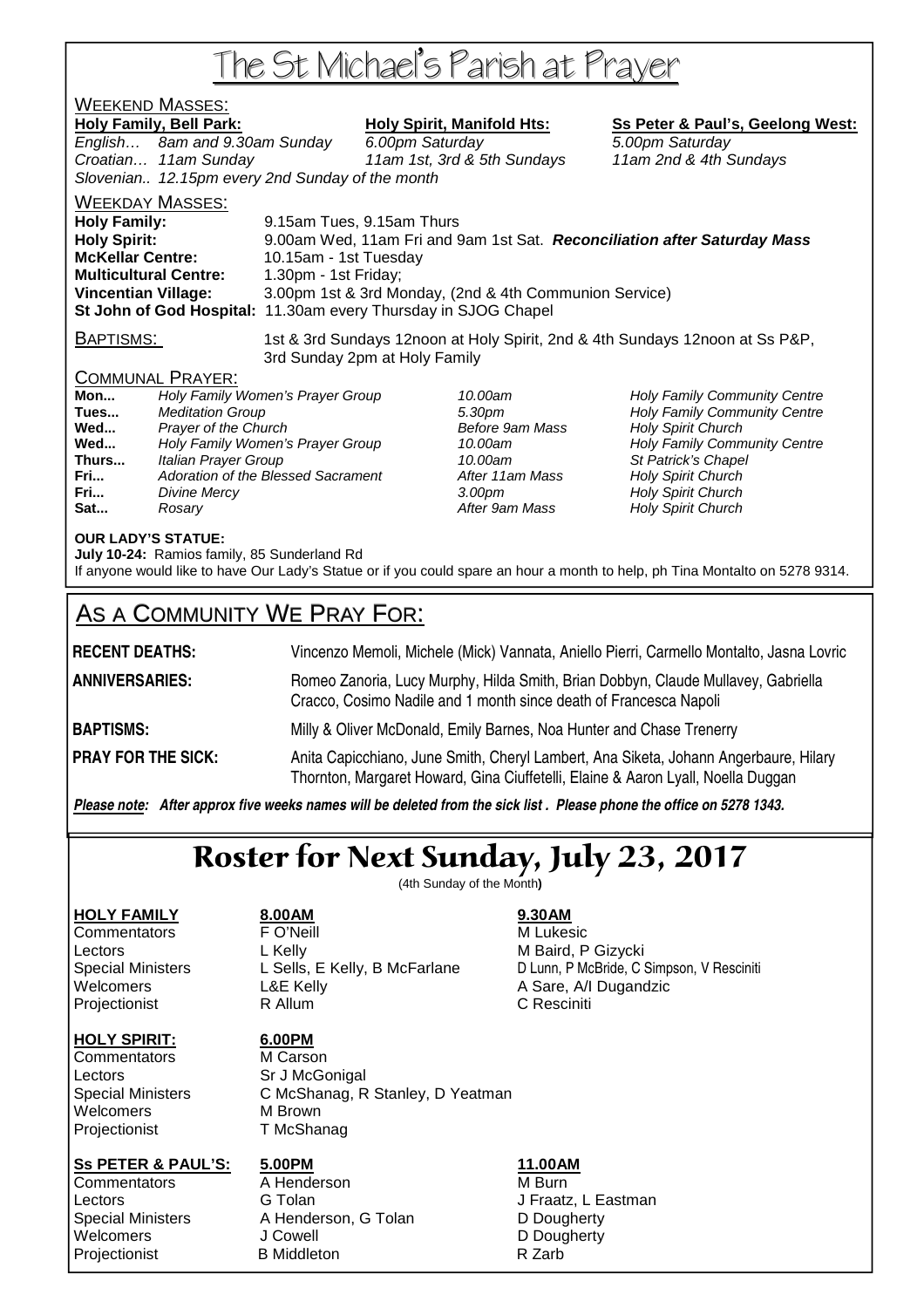## Recurring Activities in St Michael's:

**St Michael's Luncheon…** First Sunday of each month at the Holy Spirit Hall from 12noon. BYO food and drink to share. **Holy Family Luncheon..** Third Sunday of each month at the Community Centre from 12noon. **BYO casserole & drink to share. Holy Family Women's Group…** First Monday evening of each month at the Community Centre 6.30pm (Winter), 7.00pm (D'light savings) **St Vincent de Paul…** Holy Family meet 1st and 3rd Tuesdays at the Community Centre 7.30pm. Holy Spirit meets 1st and 3rd Tuesdays 5.00pm in Holy Spirit Hall **Legion of Mary…** Every Friday 9.30am in the Holy Family Community Centre **Baptism Preps** <br> **Holy Family Choir Practice... Ath Mondays 7.30pm in the Community Centre Holy Family Church Holy Family Choir Practice…** Every Wednesday night at Holy Family Church 7pm **Manifold CWL... Holy Spirit Hall, 1st Wednesdays in the month Italian Mass…** First Thursday of the month in St Patrick's Chapel 2nd Tues of each month, 6.15pm at Capri Receptions. Dinner/Guest Speaker - ph 0431 959 584

*If you wish to know more about these groups, as well as about our Sacramental Program for children in non-Catholic schools, our Baptism and Wedding procedures, our Partnership with the Columbans in the Philippines and so on, please visit our webpage: www.pastoralclustergeelong.org*

\_\_\_\_\_\_\_\_\_\_\_\_\_\_\_\_\_\_\_\_\_\_\_\_\_\_\_\_\_\_\_\_\_\_\_\_\_\_\_\_\_\_\_\_\_\_\_\_\_\_\_\_\_\_\_\_\_\_\_\_\_\_\_\_\_\_\_\_\_\_\_\_\_\_\_\_\_\_\_\_\_\_\_\_\_\_\_\_\_\_\_\_\_\_\_\_\_\_\_\_\_\_\_\_\_\_\_\_\_\_\_\_\_\_\_\_\_\_\_\_\_\_\_\_\_\_\_\_\_\_\_\_\_\_\_\_\_\_\_\_\_\_\_\_\_\_\_\_\_\_\_\_\_\_\_\_\_\_\_\_\_\_\_\_\_\_\_\_\_\_\_\_\_\_\_\_\_\_\_\_\_\_\_\_\_\_\_\_\_\_\_\_\_\_\_\_\_

# St Michael's Rews:

♦ **A PRACTICAL WAY TO WELCOME THE CATHOLIC REFUGEES FROM IRAQ AND SYRIA:** Many thanks to the parishioners who have offered to assist our new parishioners from Iraq and Syria with our English speaking project. Our first meeting will be on **Tuesday July 18th, 7pm at the Parish Community Centre, 147 Separation St Bell Park.**



A HEARING LOOP SYSTEM has now been installed at all Churches.



SAVE THE DATE:

**"Moving Forward from Royal Commission - What does this mean for our local Catholic Community/Parish?" -** A public conversation with Francis Sullivan, CEO of the Catholic Church's Truth, Justice and Healing Council - **Thursday October 19th, 7pm at Holy Family.** 

# Liturgy at St Michael's:



## **FIRST EUCHARIST**

**PROGRAM FOR CHILDREN IN THE NON-CATHOLIC SCHOOL SYSTEM:** 

A warm welcome is extended to children who are looking to make their First Eucharist and who are not in the Catholic School system. Please note that prior to making their First Eucharist they must have received the Sacrament of Reconciliation.

The program this year is as follows...

| <b>Session 1:</b>       | Sunday July 30 at 9.30am Holy Family Church - Welcome and Commitment Mass for<br>children followed by Lesson at Holy Family Community Centre.                                      |  |  |
|-------------------------|------------------------------------------------------------------------------------------------------------------------------------------------------------------------------------|--|--|
| <b>Session 2:</b>       | Wednesday August 2 at 7pm Holy Family Community Centre - Family based<br>presentation on the Eucharist with parents and children in attendance                                     |  |  |
| <b>Session 3:</b>       | Sunday August 6 at 9.30am Holy Family Church - Lesson for children during the first part<br>of the Mass.                                                                           |  |  |
| <b>Session 4:</b>       | Sunday August 13 at 9.30am Holy Family Church - Lesson for children during the first<br>part of the Mass                                                                           |  |  |
| <b>First Eucharist:</b> | Sunday August 20 or August 27 at 9.30am Holy Family Church                                                                                                                         |  |  |
| <b>Please Note:</b>     | If you are unable to attend any one of the Sunday classes, a catch up class will be held on<br>Sunday August 20 and then your child's First Eucharist will be on Sunday August 27. |  |  |

The cost of the program is **\$70 per child.** If you wish to enrol in person - enrolments will be accepted at the Parish Office up until **Friday July 21, 2017**. Office hours are 9am to 5pm on Monday, Tuesday, Wednesday and Friday. **Please note - enrolments must close on Friday July 21st, 2017.**

If you would like any further information, please contact Bernadette at St Michael's Parish Office on 5278 1343.

## **CONFIRMATION**



## **FOR CHILDREN IN THE NON-CATHOLIC SCHOOL SYSTEM** will be held on **Saturday October 14th, 2.30pm in Holy Spirit Church.** Further details about the program will be made available in due course.